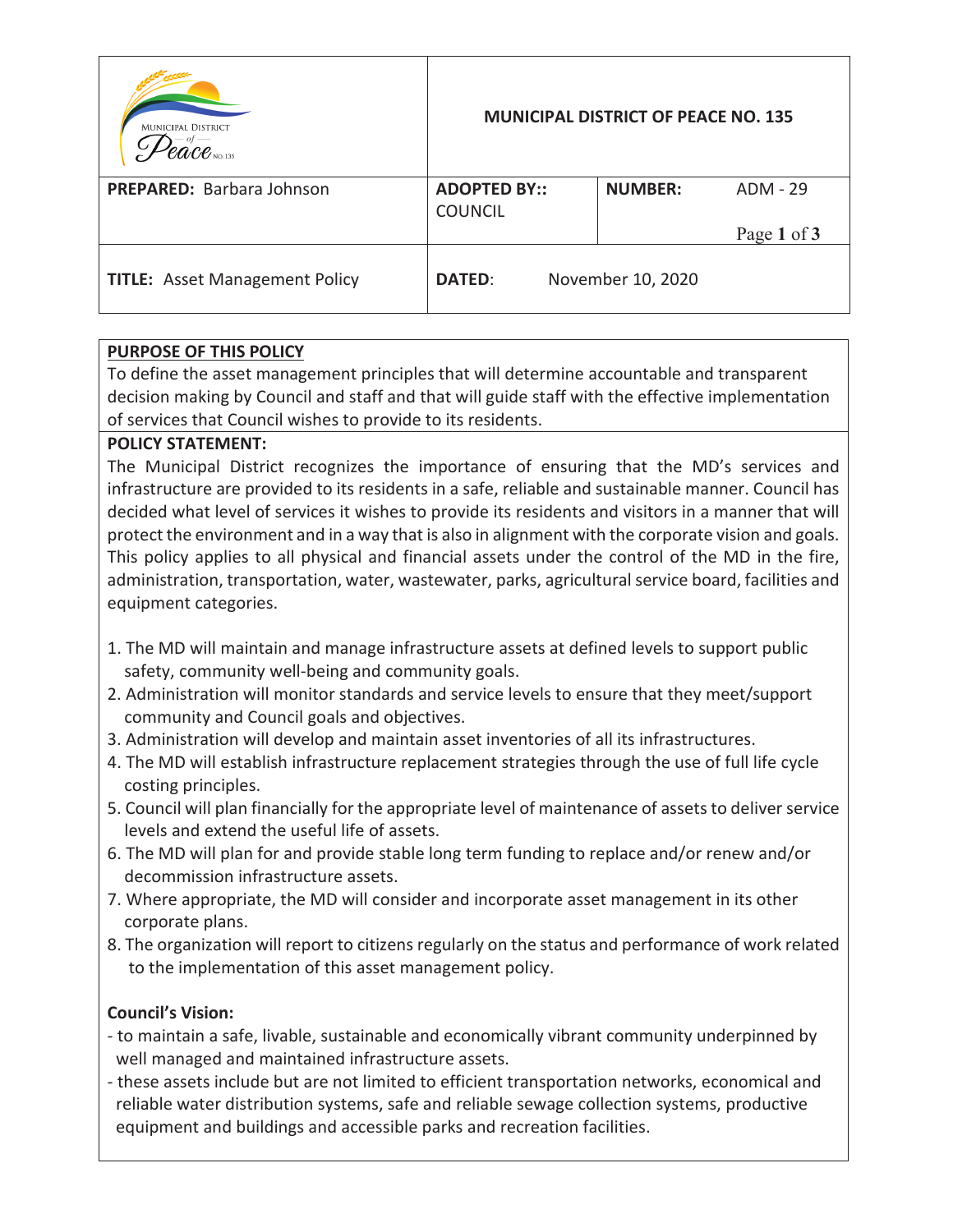| <b>MUNICIPAL DISTRICT</b><br>$\ell\mathscr{a}\mathscr{C}\mathscr{e}$ NO. 135 |                                       | <b>MUNICIPAL DISTRICT OF PEACE NO. 135</b> |             |
|------------------------------------------------------------------------------|---------------------------------------|--------------------------------------------|-------------|
| <b>PREPARED:</b> Barbara Johnson                                             | <b>ADOPTED BY::</b><br><b>COUNCIL</b> | <b>NUMBER:</b>                             | ADM - 29    |
|                                                                              |                                       |                                            | Page 2 of 3 |
| <b>TITLE:</b> Asset Management Policy                                        | <b>DATED:</b>                         | November 10, 2020                          |             |

## **Policy Principles:**

- to make informed decisions, identifying all revenues and costs (including operation, maintenance, replacement and decommission) associated with infrastructure asset decisions, including additions and deletions. Tradeoffs should be articulated and evaluated, and the basis for the decision recorded.
- to integrate corporate, financial, business, technical and budgetary planning for infrastructure assets.
- to establish organizational accountability and responsibility for asset inventory, condition, use and performance.
- to consult with stakeholders where appropriate.
- to define and articulate service, maintenance and replacement levels and outcomes.
- to use available resources effectively.
- to manage assets to be sustainable.
- to minimize total life cycle costs of assets.
- to consider environmental goals.
- to consider social and sustainability goals.
- to minimize risks to users and risks associated with failure.
- to pursue best practices where available.
- to report the performance of its asset management program.

## **Guidelines and practices:**

- this policy shall be implemented by staff using accepted industry guidelines and practices and staff may consider the use of an asset management strategy and asset management plans.
- The MD will comply with required capital asset reporting requirements and will integrate asset management into operational plans wherever possible.
- Strategic asset management plans may be developed for a specific class of assets, or be generic for all assets, and should outline long term goals, processes and steps toward how they will be achieved. Any asset management plan developed should be based on current inventories and condition, projected performance and remaining service life and consequences of losses.
- Where possible, Council and staff will integrate this policy into the development of the operational financial plan, the capital budget plan and any other plans deemed appropriate.